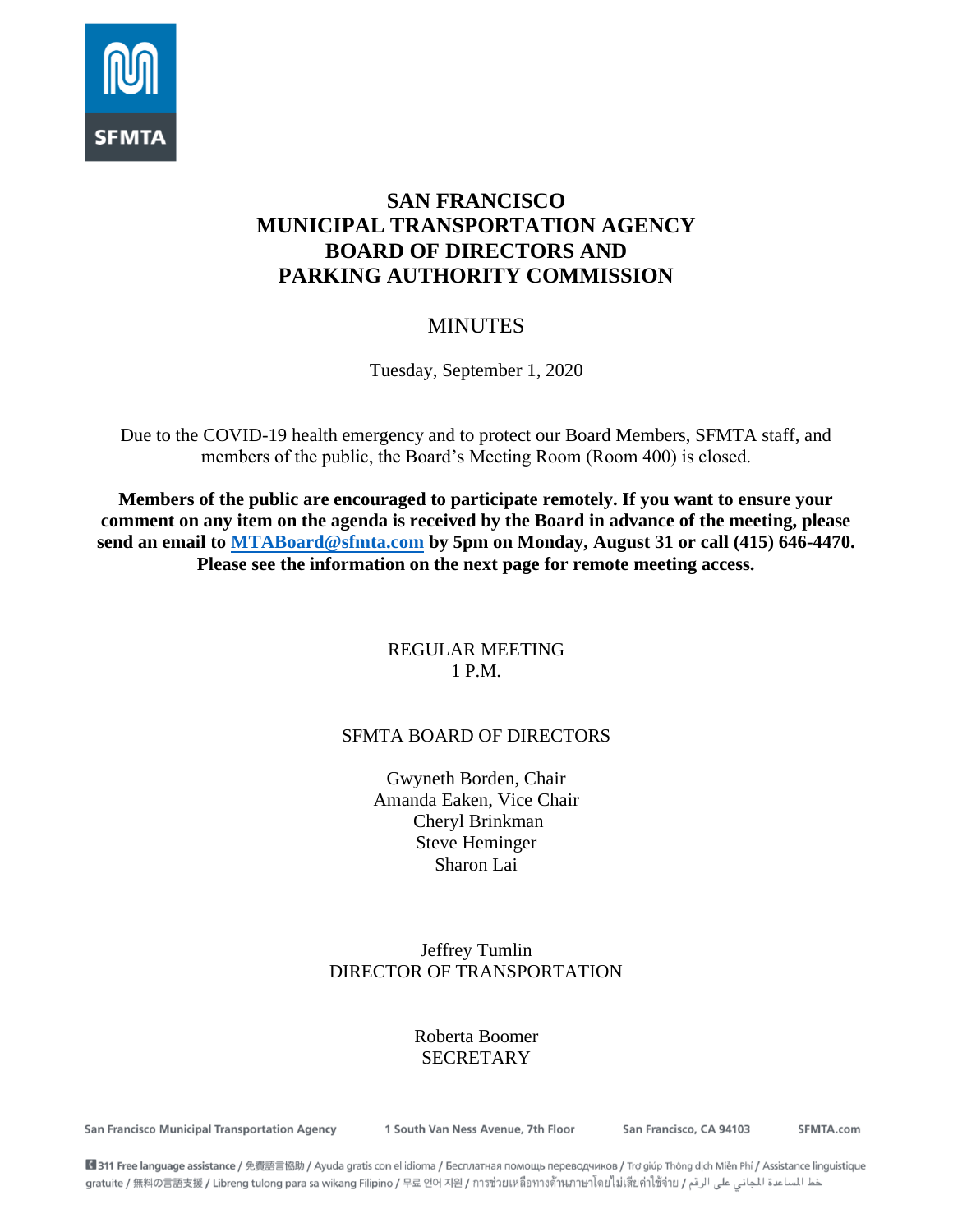#### ORDER OF BUSINESS

#### 1. Call to Order

Chair Borden called the meeting to order at 1:00 p.m.

2. Roll Call

Present: Gwyneth Borden Cheryl Brinkman Amanda Eaken Steve Heminger Sharon Lai

3. Announcement of prohibition of sound producing devices during the meeting.

No announcement was made.

4. Approval of Minutes

No public comment.

On motion to approve the minutes of the August 18, 2020 Regular Meeting: unanimously approved.

5. Communications

Chair Borden noted the untimely passing of Operator Antonio Cahilig and asked that the meeting be adjourned in his memory.

Chair Borden discussed the virtual meeting and expressed appreciation to staff for their work to enable the meeting to be held via teleconference. Board Secretary Boomer reviewed how members of the public could watch the meeting and address the Board.

6. Introduction of New or Unfinished Business by Board Members

Vice Chair Eaken asked staff to work swiftly to bring a deep dive about Vision Zero to the Board.

7. Director's Report (For discussion only)

 -Update on shared spaces -Ongoing Activities

Jeffrey Tumlin, Director of Transportation, discussed Slow Streets, Shared Spaces and bus system expansion.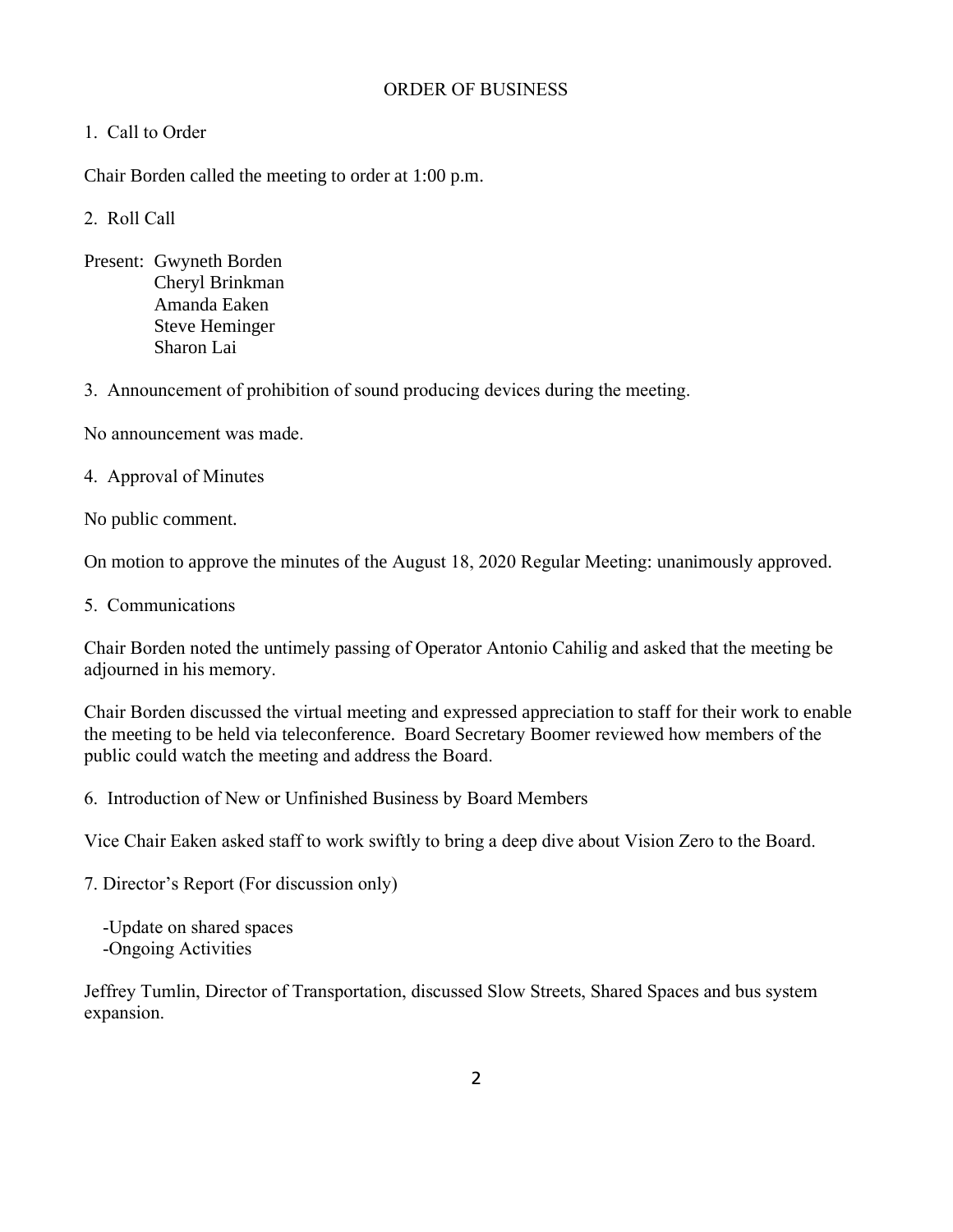At the request of a member of the public Chair Borden reopened public comment on the minutes.

PUBLIC COMMENT on the minutes:

David Pilpel stated that there wasn't a phone number on the SFGTV screen so he couldn't comment prior to approval. He asked that the motion to approve the minutes be rescinded and that he be allowed to make comment. Mr. Pilpel noted that Director Heminger's comments about posting information was missing. He suggested adding that to the minutes. He also noted a typo.

PUBLIC COMMENT on the Director's Report:

Joe Ferrero discussed the extension of the 30 Stockton. The extension is unsafe and unnecessary and its bad government. Broderick Street is very narrow. Putting a large bus on that street will put people at risk. There is a weight restriction on Marina Blvd. The 30 Stockton intersections with the 28 and the 43 lines at multiple locations. He asked the Board to rethink why the 30 should connect with the Presidio.

Barry Taranto stated that the delay in streaming the information went until half-way through the Directors Report. He suggested more notice about Slow Streets so the public can comment. There is bad signage going on. Lake and Haight streets seem to work well but the east-west streets don't. Clay is a valuable street for cab drivers.

Hayden Miller expressed support for the extension of the 30 Stockton. One bus line was blocked by parked cars. He supports the Cabrillo Slow Streets.

Marley Kornreich expressed opposition to the extension of the 30 Stockton Street. This extension is counterproductive and there has been no indication that it is needed. This is an infeasible route given the narrowness of Broderick Street. She asked that previous routes be reinstalled. There is concern about weight restrictions on Marina Blvd. There has been a lack of communication to the neighborhood.

John Garaul expressed opposition to the extension of the 30 Stockton. There are very few people on the buses. People aren't trying to get to Chrissy Field. It's irresponsible to have the buses on Broderick going both directions.

David Pilpel requested that Director Tumlin's materials be posted online and, in the future, that his materials be posted in advance of the meeting. It's helpful to have it posted beforehand.

Aleta Dupree wondered why some vehicles can travel on Marina Blvd when that street has a weight restriction. Regardless of the size of the vehicle, overweight vehicles can have a damaging effect on city streets. She is looking forward to more Slow Streets. Smaller buses should be used if larger buses are too large.

Director Heminger requested information regarding Senator Weiner's law regarding environmental review.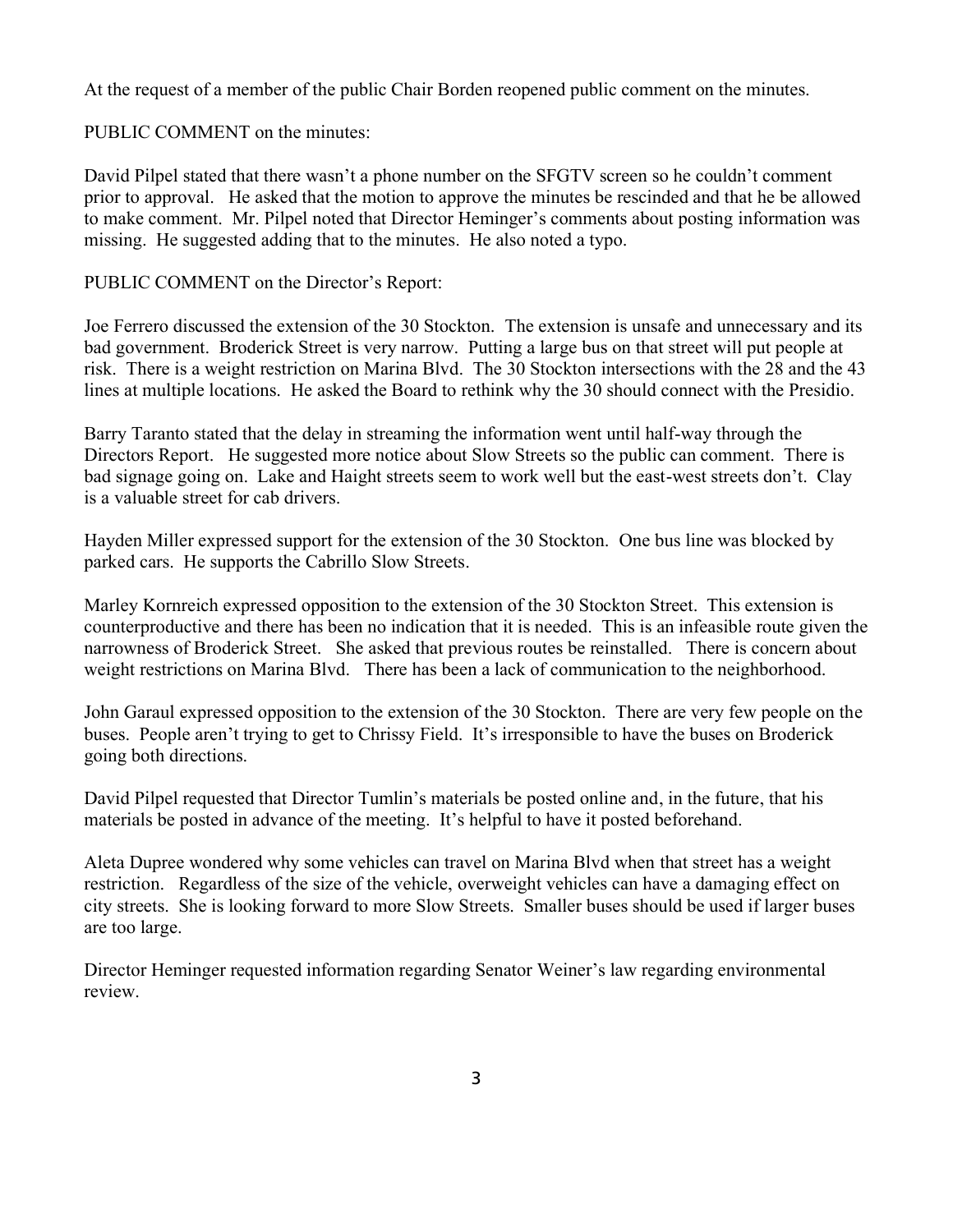On motion to rescind the approval of the minutes of August 18, 2020:

AYES – Borden, Brinkman, Eaken, Heminger and Lai

On motion to approve the minutes of August 18, 2020:

AYES - Borden, Brinkman, Eaken, Heminger and Lai

8. Citizens' Advisory Council Report

No report.

9. Public Comment

Hayden Miller encouraged opening the Kirkland and Islais Creek divisions on the weekends. A 60-foot bus is just as wide as a 30-foot bus. There used to be a shuttle service to the Presidio, but it is not running now.

Aleta Dupree discussed Revel, a scooter company, that is now operating in San Francisco. This is an important service. Two wheeled vehicles are helpful in promoting distancing between transit riders. Revel provides helmets. She suggested improved access for people with disabilities for Clipper cards. Service should not be curtailed. Reduced fares must never mean reduced service.

Anonymous discussed Revel and new safety procedures. Revel has a history of accidents and deaths in New York City.

Barry Taranto welcomed the new director and hopes she will download the Flywheel app and will learn about the taxi industry. Philip Cranna has done a great job with the new taxi stand in the Castro. He thanked Director Tumlin for expanding the Essential Trip Card program. People are using the card. It would be great to keep this expansion. There is a problem with enforcement and keeping the cab stands clear.

David Pilpel stated that the crawl is now happening across the SFGTV screen. The environmental review (CEQA) appeal at the Board of Supervisors is about Slow Streets, Phase I. He has two pending CEQA appeals. He may be filing additional appeals.

Roan Kattouw acknowledged staff for the Folsom Street Open House including the materials posted on the website. It was impressive.

THE FOLLOWING MATTERS BEFORE THE SAN FRANCISCO MUNICIPAL TRANSPORTATION AGENCY BOARD OF DIRECTORS ARE RECOMMENDED FOR ACTION AS STATED BY THE SFMTA DIRECTOR OF TRANSPORTATION OR CITY ATTORNEY WHERE APPLICABLE. EXPLANATORY DOCUMENTS FOR ALL CALENDAR ITEMS ARE AVAILABLE FOR REVIEW AT 1 SOUTH VAN NESS AVE. 7<sup>th</sup> FLOOR.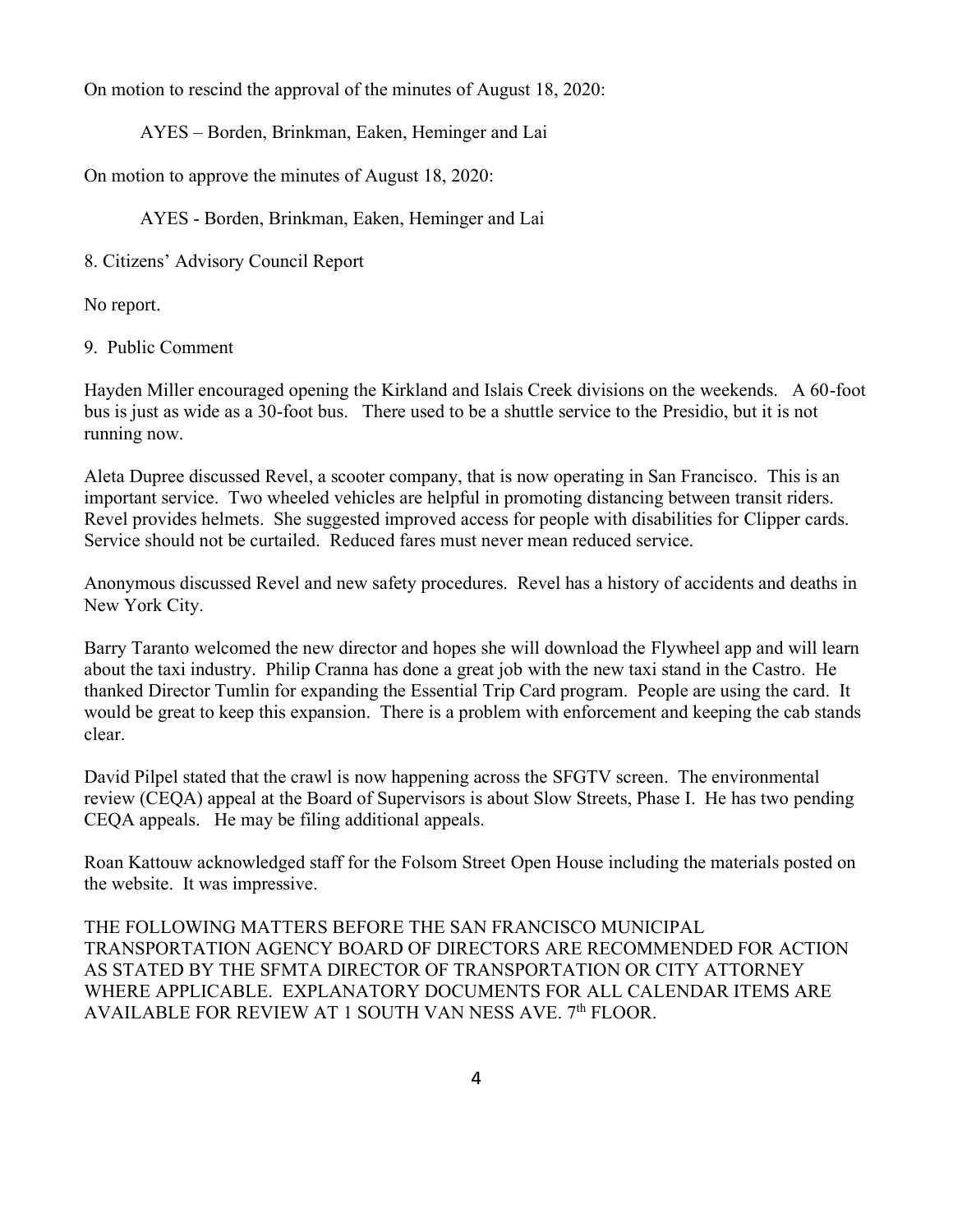### CONSENT CALENDAR

10. All matters listed hereunder constitute a Consent Calendar, are considered to be routine by the San Francisco Municipal Transportation Agency Board of Directors and will be acted upon by a single vote. There will be no separate discussion of these items unless a member of the Board of Directors or the public so requests, in which event the matter shall be removed from the Consent Calendar and considered as a separate item.

(10.1) Making environmental review findings and approving the following traffic modifications:

- A. ESTABLISH TOW-AWAY, NO STOPPING ANYTIME, ESTABLISH SIDEWALK WIDENING, Fulton Street, south side, from 18 feet west of 6th Avenue to 125 feet east of 6th Avenue.
- B. ESTABLISH RED ZONES, Fulton Street, south side from 10 to 54 feet west of Willard Street North east crosswalk.
- C. ESTABLISH RED ZONES, Fulton Street, north side, from 7 to 37 feet east of 46th Avenue.
- D. ESTABLISH NO PARKING, Fulton Street, south side, between the east crosswalk and west crosswalk at La Playa.
- E. ESTABLISH CAR SHARE, Fulton Street, north side, from 20 feet to 37 feet east of 37th Avenue (Explanatory documents include a staff report, environmental review documents and resolution.)

RESOLUTION 200901-074

(10.2) Approving Amendment No. 3 to Agreement No. SFMTA – 2011/12-25, As-Needed Specialized Engineering Services for SFMTA Rail Vehicle Projects, with Raul V. Bravo + Associates, to extend the term of the Agreement for six months, to March 5, 2021, with no increase to the amount. (Explanatory documents include a staff report, amendment and resolution.)

RESOLUTION 200901-075

PUBLIC COMMENT:

Members of the public expressing support: Hayden Miller (10.1)

On motion to approve the Consent Calendar:

ADOPTED: AYES – Borden, Brinkman, Eaken, Heminger, and Lai

#### REGULAR CALENDAR

11. Presentation and discussion regarding the Fiscal Year 2019 State of Good Repair Report; update on Capital Revenue Projections and associated impacts due to the COVID-19 Public Health Emergency. (Explanatory documents include a staff report, report and slide presentation.)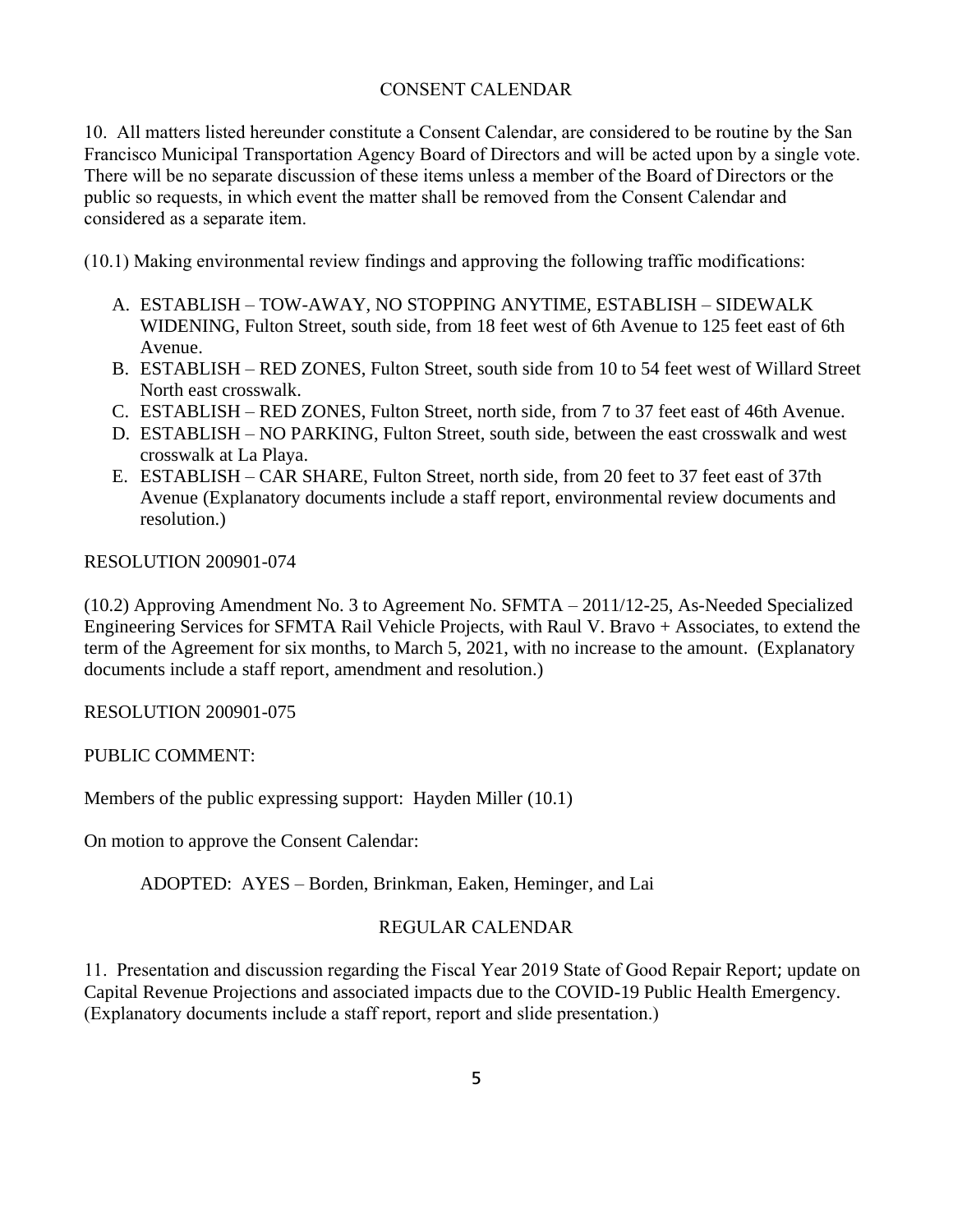Jerad Weiner, Manager, Asset Management and Joel Goldberg, Manager, Programming and Grants, presented the item.

### PUBLIC COMMENT:

David Pilpel stated that he pays attention to the issues. He appreciates that staff is concerned about assets and replacement life. He expressed hope that the agency is investing in and developing projects.

12. Presentation and discussion regarding transit service and rail system repair. (No explanatory documents.)

Julie Kirschbaum, Director of Transit, and Charles Drane, Deputy, Maintenance of Way, presented the item.

#### PUBLIC COMMENT:

Herbert Weiner expressed concern that the subway has been under budgeted all along. Funding was deflected to other projects such as bike lanes and bulb outs. Transportation should be given top priority. It should take priority over bike lanes and Vision Zero. The public is paying for Muni's deflected funding.

Hayden Miller expressed disappointment with the subway issues but appreciates the resilience of staff. He suggested that opening Islais Creek and Kirkland on the weekend and adding articulated buses would help. It's great to have Ambassadors on the streets but they are just standing around and not providing any benefit to the public.

Aleta Dupree said that the agency is being reactive rather than proactive. She wondered why we didn't foresee these issues in advance. There are pain points that are forcing the system to be closed for months. BART has done well with redundancy but if the SFMTA loses its' control room, the agency loses the ability to operate the rail system. Wire failures on railroads have happened before. There has to be someone who owns this problem so the system can be reopened.

David Pilpel said that he saw the rail operation on the first day. He made a number of comments to staff about service and signage. The SFMTA wasn't ready for the reopening. He believes there are enough operators and vehicles to operate service on Saturday. People shouldn't have to choose. It's unfair to people on routes that aren't currently operating.

ADJOURN - The meeting was adjourned at 4:09 p.m. in memory of Antonio Cahilig.

A recording of the meeting is on file in the office of the Secretary to the San Francisco Municipal Transportation Agency Board of Directors.

R. Bormer

Roberta Boomer Board Secretary